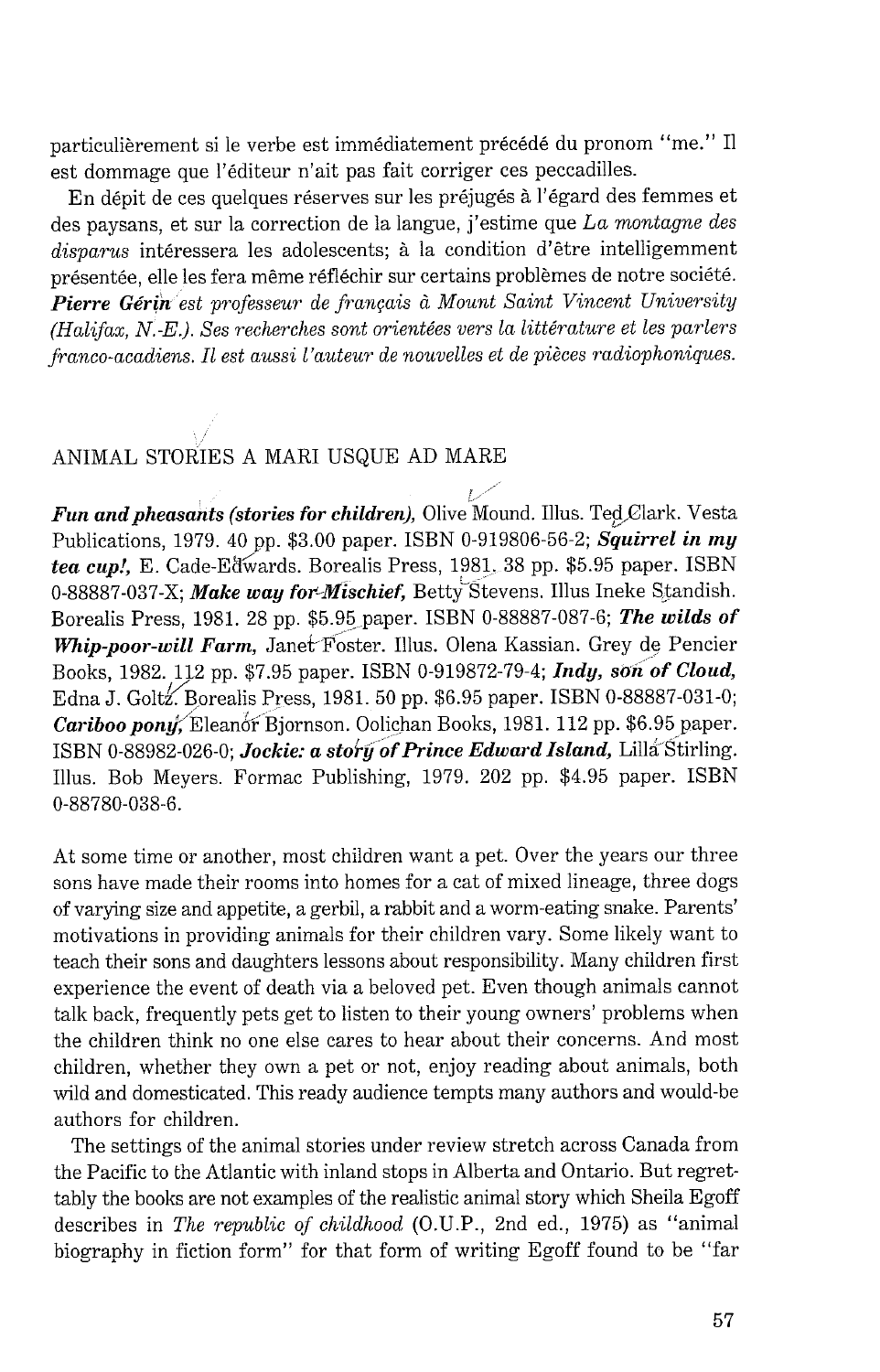generally superior to that of most Canadian writing for children." Instead these seven titles are primarily children's adventures wherein animals, though important, function in secondary roles. And the quality, with two exceptions, is generally not superior.

Mound's Fun *and pheasants (stories for children)* came about because "Nanna decided to write stories about her | five| kids and their pets and their life on the [Ontario] Game [bird] Farm" which could be shared with her grandchildren and the wider world of children. In the two to three pages of text given to each of the eight episodes, grade three and four readers neither come to know the author's children, nor their pets. The alliterative title misrepresents the book's contents as only one of the stories is truly about pheasants, and the subject matter of some incidents could hardly be described as fun. "The Albino Pheasants," for example, describes how normal pheasant chicks peck albino chicks to death. When the Mound children see this happen, they intervene and place the albino chicks in a separate brooder; however, as the white pheasants reach maturity, hunters at the game bird farm reject them because of their chicken-like appearance. Additionally "small groups of birds entailed more work. It was decided to dis-continue | sic| the separate pen for the albinos. From then on the albinos had to fight for survival." Not much fun for pheasants!

Several aspects of the book also suggest a lack of firm editorial direction: there are spelling errors, run-on sentences, incorrectly used commas. An editor also needed to guide Mound's approach to her animals. Sometimes she treats them in an anthropomorphic manner: Bambi, the fawn, has gained weight, and "his feelings must have been hurt when the children called him fatty. He ran off into the cedar bush and stayed there for almost a week." Mound resorts to a euphemism to describe the end of Dash, the English Setter, "put to sleep by the local veterinarian." Some of the stories go nowhere. In one episode, a weasel gets into the pheasant pens and wantonly kills birds. "Drastic measures had to be taken right away; the pens were watched night and day until the weasel returned. It had to be captured or shot!" But after establishing this potentially dramatic confrontation between wild animal and man, Mound drops the situation completely.

Ted Clark's seven full page and five smaller sepia colored illustrations of animals are simply decorative and, with one exception, do not obviously relate to any particular aspect of a story. The book's design could have been improved immensely had the illustrations, especially those smaller than a full page, been placed in a vertical rather than a horizontal format.

The conflict between emotion and reason initiates twelve-year-old Russ Edwards' problem in Eileen Code-Edwards' *Squirrel in* my *tea cup!* The fact that the four boys in the story have the same names as those of the author's children identified in the dedication (which also notes that the boys "have known and loved a squirrel") suggests a factual basis. Just before summer holidays, Russ bugs a baby black squirrel for fifty cents from the local mean kid. When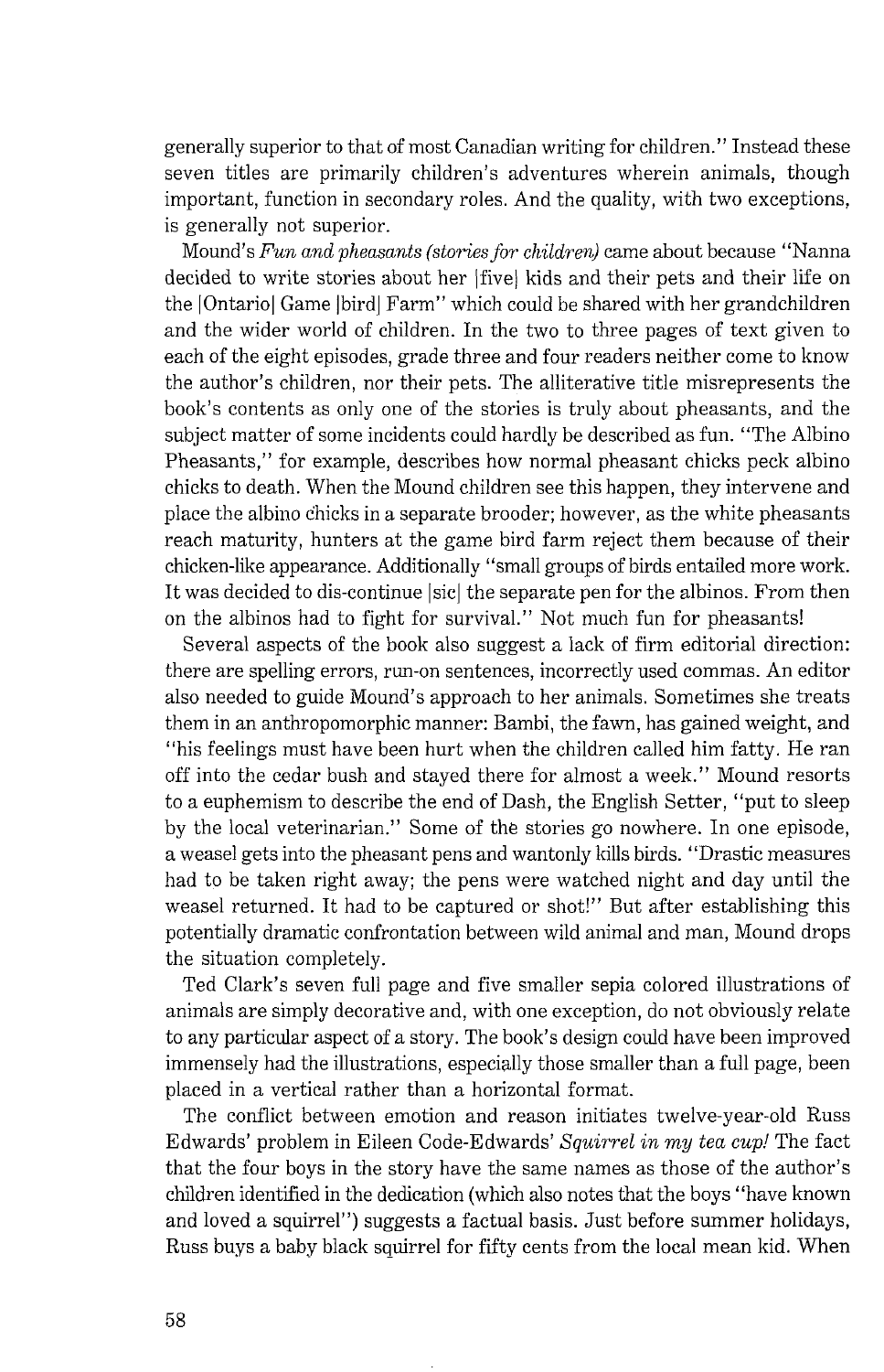the squirrel, named Forest by Russell, refuses all forms of nourishment, from milk in a doll's bottle to chocolate cookies, Russell and his brothers despair, but Forest discovers his own favorite food - Mother's tea laced generously with milk and sugar.

Almost from the book's beginning, Russ reluctantly acknowledges that Forest must be returned to the wild; "secretly, I wished he could be part of our family forever, though at heart I knew this wouldn't be best for him." Russ teaches Forest the skills he needs, including how to climb trees. Forest travels everywhere in Russ's pockets, sometimes with disastrous results. A number of attempts to release Forest have unfavorable endings. Forest spurns a home built for him outside the family dwelling while a grey squirrel has already claimed the family yard as its territory. With his father's help, Russ talces Forest to a park five miles away, drops treats into a hole in a tree and, when Forest follows after them, runs off. A few days later, Russ' affection for the squirrel overwhelms him, and brings a most willing Forest home again. Russ' aunt and uncle live on a farm outside Thunder Bay, and it is there during a family holiday visit that Forest breaks the bond between boy and wild animal. Initially Forest is just slow in returning from the woods, but one day after hearing the mating calls of a female squirrel, "off he went." For Russ, there remain memories. The appeal of owning a wild animal as a pet, especially something as cute as a baby squirrel, may lead some grade three to four students to *Squirrel in rny tea cup!* but the book's brevity will not permit readers to feel that they have shared fully in the delight on co-owning Forest.

The path from pest to heroine within a day is Mischief's story in Steven's *Make way for MisckieJ:* Eight-year-old Tommy Jensen has a pet de-scented skunk, Mischief. The Jensen family's move from the farm to the city brings Mischief into conflict with the neighbors, especially the Frosts. Mischief chews some of Mr. Frost's dahlias which had been flower show bound and devours three dozen eggs just delivered to Mrs. Frost's door. Tommy is punished for Mischief's actions and is warned that further misbehavior on Mischief's part could lead to her being given away.

To fill in the pages before Mischief can acquire her mantle as heroine, Stevens has Mischief, Tommy and new friend Peter wander about town. They almost cause an automobile accident when a driver is surprised at seeing a skunk in the city; later, through Mischief's presence they put two young bullies to flight. Inserted among these incidents is information about Mischief which is needed for the climax, such as the fact that the skunk has been taught to open doors.

When evening comes and the Jensen family retires, Mischief, a nocturnal creature, becomes lively. She wanders over to the Frosts, lets herself in, and unknowingly scares off a burglar. All is forgiven; Mr. Frost has more flowers, and Mrs. Frost acknowledges her earlier grouchiness was due to a burned apple pie. Such a "happy-ever-after" ending, while momentarily satisfying, is unrealistic for Mischief remains a skunk whose natural behaviors will inevitably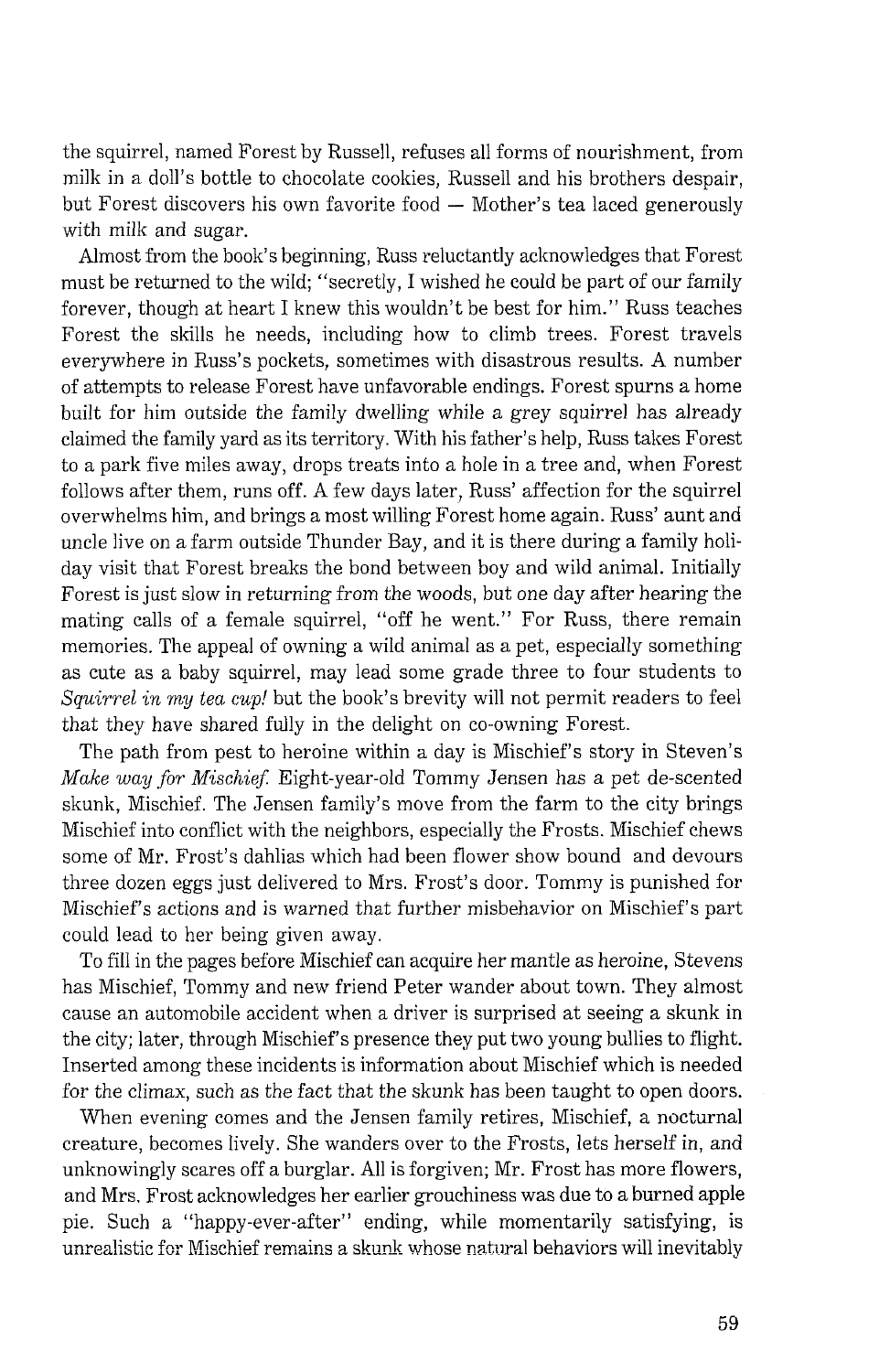bring her into further conflict with neighbors who lack burglars. And the bullies, when they learn that Mischief has been surgically disarmed, will likely escalate their torment of Tommy and Peter. Perhaps the best role for *Make way for*  Mischiefis as a stimulus for grade three and four readers to create their own "Further Mischief Misadventures." Inelce Standish's full page pen and ink drawings take up eleven of the book's twenty-eight pages. Drawing skunks does not appear to be Standish's forte. As well, a number of the drawings are placed so that they give away plot twists well before the text describes them.

The twelve stories in *The wilds of Whip-poor-will Farm* stand as superb examples of how man and wild animal can live in harmony. The experiences of the Fosters, author Janet and husband John, show clearly that humankind's entry into natural areas need not mean the automatic dislocation of the indigenous animal population. The Fosters, whose wildlife films have appeared on the C.B.C. television series *Wild Canada*, recount through Janet's prose the continuing contacts they had with a variety of creatures who shared the couple's first year on an old farm in southern Ontario.

The introduction begins with the invocation, "May they always be wild," and in numerous ways the Fosters illustrate their profound respect for the natural rights of animals. A deermouse invades the log cabin the couple built, and instead of killing it as many people might do, Janet catches it in a peanut baited paper bag and releases it unharmed in the woods. When Whiskers, as the deermouse comes to be called, reappears in the basement along with numerous fellow deermice, the Fosters simply share their cabin with the rodents. At one point, the Fosters consider demolishing an old, dilapidated barn on their property, but when they discover it serves as the wintering home to a skunk, porcupine and raccoon, they choose to rebuild the barn instead and to tolerate Porky's chewing on the tractor tires. Returning from a winter holiday, the Fosters discover a severely dehydrated and almost starved flying squirrel on their cabin floor. Rather than malting a pet of this adorable creature which had fallen down the chimney, Janet and John keep it only long enough to ascertain it will live and then turn it loose.

Though the Fosters attempt to remain only observers of the animals' behavior, their slight bias in favour of predators' victims emerges. An ermine which discovers the deermouse-filled basement is quickly live-trapped and released, and Mrs. Rufus, a groundhog dozing in the warm spring sun, receives Janet's shout of warning that a fox is stalking her.

The incidents in *The wilds of Whip-poor-will Farm* are not high drama. Instead each captures the casual contacts that many of us, even city dwellers, could have with the animals that live among us if we would simply take the time to look. Readers in the eight to twelve-year-old range should enjoy these vignettes, and their enjoyment will be enhanced by the fine pen and ink illustrations of Olena Kassian, a frequent illustrator for *Owl.* Given the excellent quality of the three dozen examples of Kassian's work, it is regrettable that the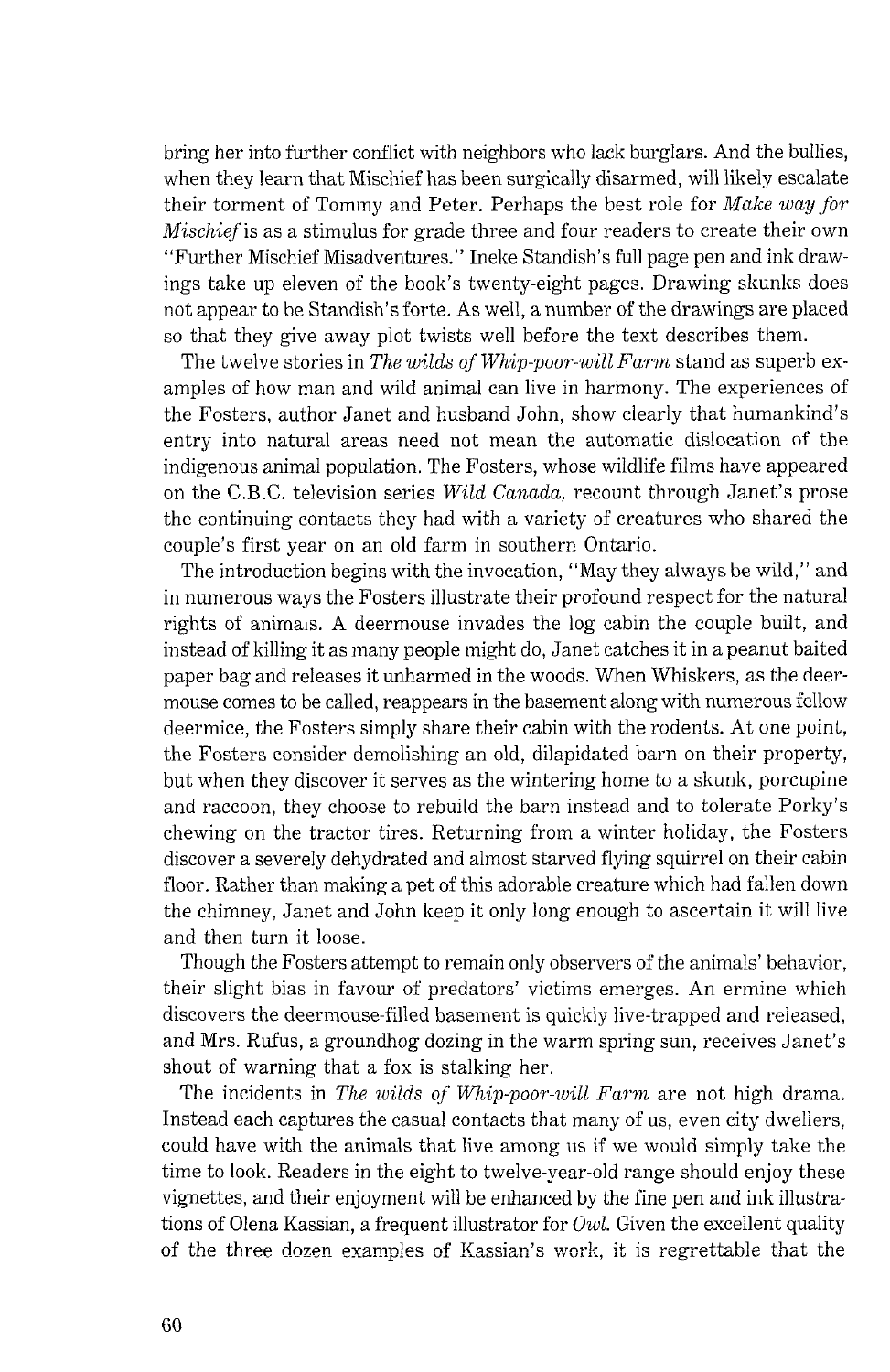publisher chose to introduce each story with an illustration which is then repeated in the story rather than having Kassian create separate title illustrations.

As subjects for animal stories, none seem to be more favored by children than dogs and horses. While the collection of books under review here lacked canines, it did have three stories in which horses played a part.

In Goltz's *Indy, son of Cloud,* girl gets horse, loses horse, regains horse, loses horse again, and regains horse once more, hopefully for the final time, all within one year and fifty pages, while still managing to sandwich in getting lost in a blizzard, being a passenger in an airplane which has an unconscious pilot, and winning a rodeo barrel race. Trish Duncan, who is fourteen but behaves more like the nine-year-olds for whom the book is intended, aspires to be a veterinarian and wants to own an Indian pony like Flying Cloud that Chief Running Bear rode in the movie "Ambush at Painted Rocks." When Mr. Duncan brings an abandoned and deathly ill Indian pony to the ranch, Junior vet Trish nurses it back to health. Later the horse, named Indy by Trish, fittingly saves Trish's life by carrying her to safety during a surprise Alberta October blizzard.

Relatives of the horse's "owner" lay claim to Indy but drop their demands when their son wants another horse. Then at a rodeo, Trish's ownership of Indy is again disputed when an old cowboy charges that Indy is really Son of Cloud and belongs to someone called MacAllister. When Trish visits chief Running Bear on the reservation, Indy's identity and ownership are suddenly cleared up. The Chief, it appears, is really Luke MacAllister, and he generously supplies a happy Trish with a "bill of sale for one paint pony, Son of Cloud. It was Marked 'Paid in Full' . . ."

In passing, we may note that as the offspring of a white father and an Indian mother, Chief Running Bear a.k.a. MacAllister could not hold treaty status and, therefore, could not be the reservation's chief. But the galloping plot, unrelieved by illustrations, is filled with coincidences too numerous and too complicated to explain or believe.

The old saw about never judging a book by its cover is true of Bjornson's *Cariboo pony.* The enticing full color photo cover shows the head of a brown and white horse nuzzled against the shoulder of a pretty, blue-eyed blonde girl who looks about eight. The background is a mass of green fir trees. The girl's smiling face, her hand resting against the horse's muzzle, and the horse's closed eye all suggest a very special relationship between child and animal. Readers in fourth to sixth grade whose enthusiasm for the book's contents has been stimulated by the cover will likely find it quickly dampened by the text.

*Cariboo pony*, which is set in the 100 Mile House district of B.C.'s Cariboo country, fails principally because Bjornson chose to tell the story from the horse's point of view and in an anthropomorphic fashion. Horse and girl are real beings whose actual existence is kept before the reader by some twenty-two black and white photos. This juxtaposition of fantasy in the form of animals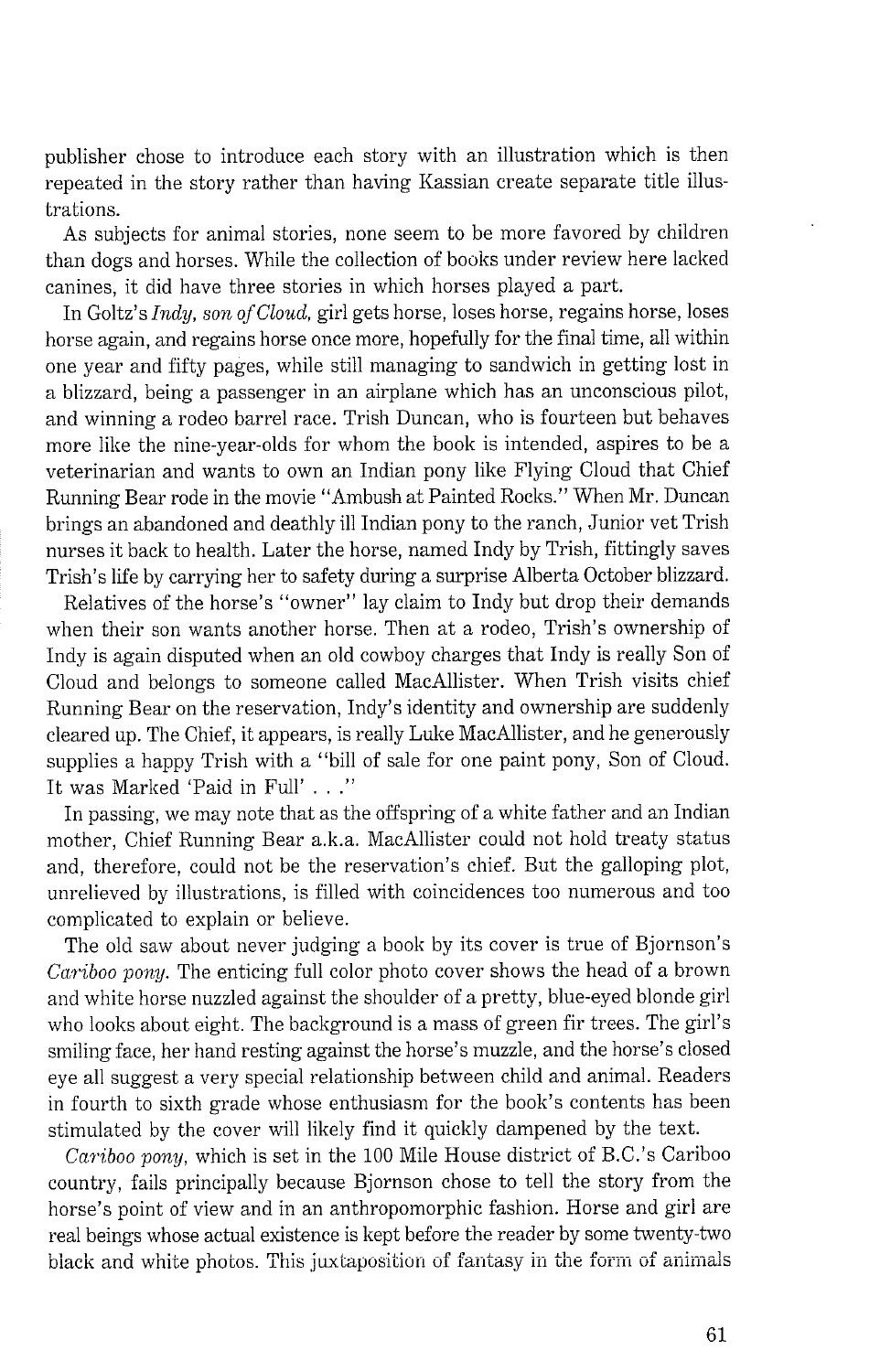talking to each other and reality via photographs just does not work.

Stormy Star, an eight-year-old Welsh pinto pony, has already had two child owners who grow up literally while he does not. Consequently every few years he acquires a new little girl. Stormy stoically accepts this situation for "a pony's job is to teach children to be good horsemen. We are stern and tough with them and send cry-babies back to their mammas." Though the chronology if difficult to follow, four years elabse (according to a cover blurb) between Stormy's losing his second owner and gaining a fourth. This span of time is filled by owner number three, cover girl Janet.

Stormy's behavior is always interpreted in terms of human motivation. When he escapes from his corral, he does so because "Janet barely took time to say good morning and give Stormy his love pat." He decides that "Janet can't just go away like that. We haven't had our morning talk yet. I'll just teach her a lesson!" On a trail ride, "Oh boy! Stormy's heart skipped a beat" when he sees Teena, "the most beautiful little gray filly Stormy had ever seen." Jealousy strikes little Stormy when a new Arabian stallion is put in the special stud pen. " 'You big fancy sissy,' Stormy yelled across the driveway. 'You keep away from my mares and my little girl!' " Bjornson later reveals in passing that poor envious Stormy is a gelding.

The book's happenings revolve around a seemingly endless parade of rodeos and horse shows and the preparations for these events. Instead of capturing the possible excitement and drama of the competitions, Bjornson's writing is flat. The emphasis on rodeos and horse shows is also reflected in the photographs. More than three-quarters of them focus on these events. The contrast in numerous photos is poor, and some of the pictures could use better labelling.

Cover art also plays a misleading role in Stirling's *Jockie* (misspelled Jockey on the spine) for it is unrepresentative of both the book's contents and its illustrations. A rope spells out "Jockie" while below it, in a circle of orange, a black bull attacks a frightened looking, sepia colored, almost cartoon like horse upon whose back clings a young boy, his hat flying off from the horse's bucking. Admittedly, the cover does illustrate an incident from the book but a minor one, and the horse the lad is riding is not the horse central to the story. If, on the basis of the cover, upper elementary level readers assume that the book will be about cowboys and ranches, they are bound for disappointment; however, if they accept what Stirling offers, a better than average story awaits them.

The subtitle, "A Story of Prince Edward Island," is most important, for the setting, from the Island's red soil to its surrounding blue waters, is an omnipresent but pleasing characteristic of the book. As in James Houston's writings about the North, Stirling's deep feelings for this part of Canada and its people, present and past, pervade the book and are especially well expressed through the character of Granny as she hooks a mat with a scene of "her Island in blossom." When reading the book aloud to today's pseudo-sophisticated youngsters, expect a few guffaws as Granny, in response to compliments about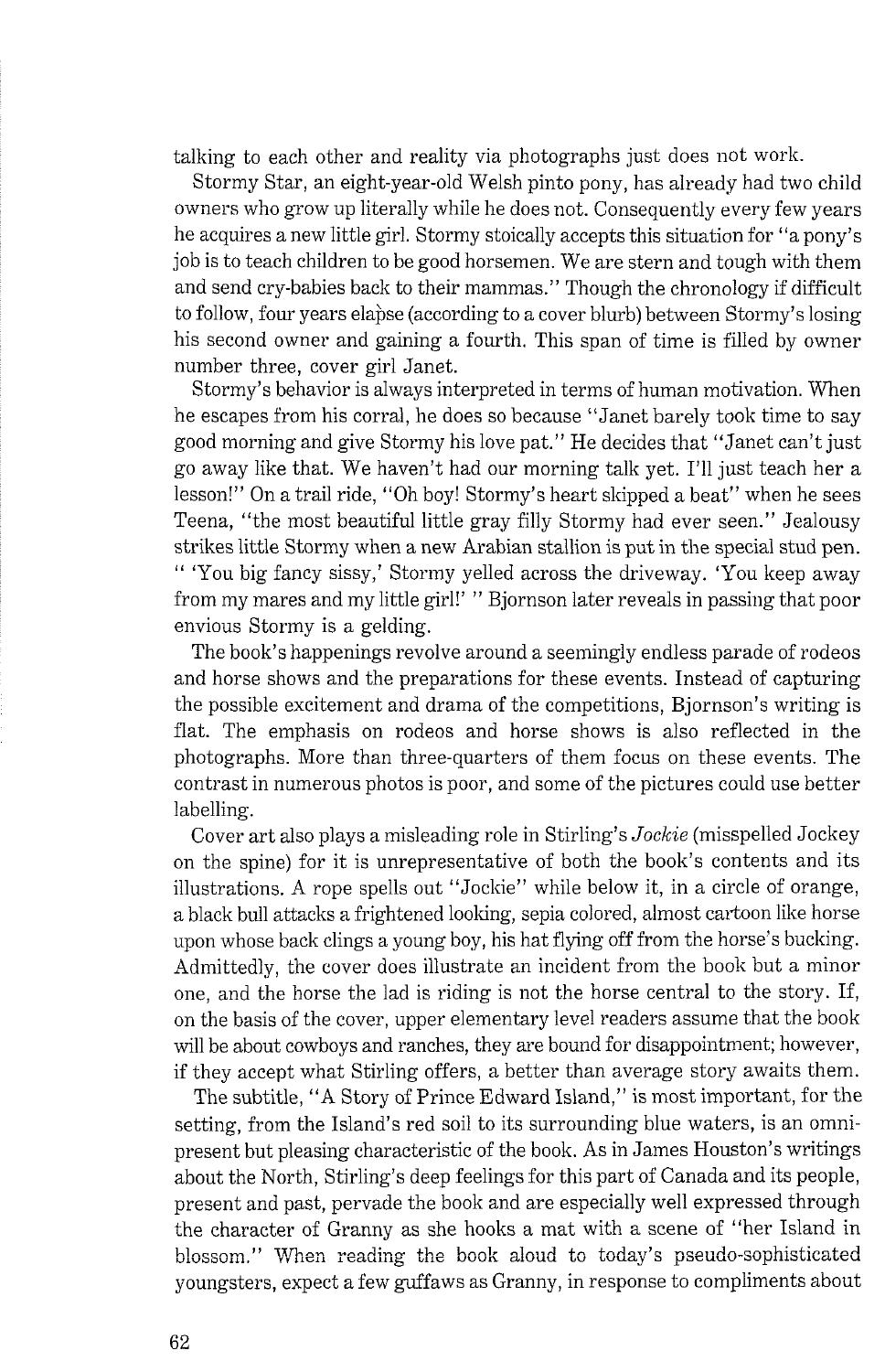her handiwork, innocently replies, "There are lots of good hookers on the Island." Stirling's writing is rich in the colors, odors, sounds and textures of Prince Edward Island. She draws upon the Island environment for her imagery as in "The long hill spread before them with the smooth flowing softness of a gull's white breast!" And while the action takes less than a year, cross sections from winter through fall present Prince Edward Island in its various seasonal trappings. Stirling also reproduces the Islanders' speech patterns so that characters use such sentence constructions as "I'd like fine to go" or "She'd be after slipping." The people of the book are farmer fishermen who harvest both land and sea and who work cooperatively rather than competitively. The Islanders appear to depend a lot upon horses for such tasks as ploughing and hauling, and because Stirling never attaches a specific date to the book's action, readers from other parts of Canada could be left with the false impression that Prince Edward Island's agricultural methods are primitive.

The animal story told by Stirling differs from most others in that the main animal, a horse called Diana, remains off stage for the majority of the book's length although her continuing significance to the action is kept before readers. Jockie's parents have gone on a scientific expedition to South America, leaving Jockie with his grandparents, and Granddad, recognizing Jockie's loneliness, has given him a colt, "shining black except for her four white feet." As the book's action begins, Diana has just placed second in a race she accidentally joined, and everyone is touting her potential as a race horse. With some reluctance, Jockie, whose age is never given, but who from the illustrations looks to be under twelve, agrees to allow Diana to be taken to Charlottetown for training as a harness racer.

In the interval between Diana's going to Charlottetown and her ultimate success as a racer, Jockie is kept busy. He acquires a crane chick that has a broken leg. During a severe storm when Jockie and two men are in danger of losing their lives on the ocean, Harry the crane, in a credibility-stretching incident, turns into a "homing" crane. Jockie also goes lobstering with Granddad and in a scene reminiscent of Tom Sawyer's fence painting scam learns from a neighbor how to plow with horses. Stirling never twns Jockie into a superchild. While Jockie uses his new ploughing skills in a competition to surprise Granddad, Jockie does not win though his effort wins his grandfather's approval. Stirling establishes a truly warm picture of the relationship between grandchild and grandparents cum surrogate parents. Granddad nourishes Jockie's emotional self, but Granny sustains the physical Jockie. No matter what situation presents itself, Granny's response is to prepare food. When Granddad goes out to rescue Jockie stranded at sea, Granny does her culinary bit. "I'll make some scones with lots of currants and hot scalloped potatoes with ham ready for them when they get back."

Bob Meyers contributed fifteen pen and ink illustrations to the story of Jockie and Diana. While some are simply small, decorative fillers, those which are